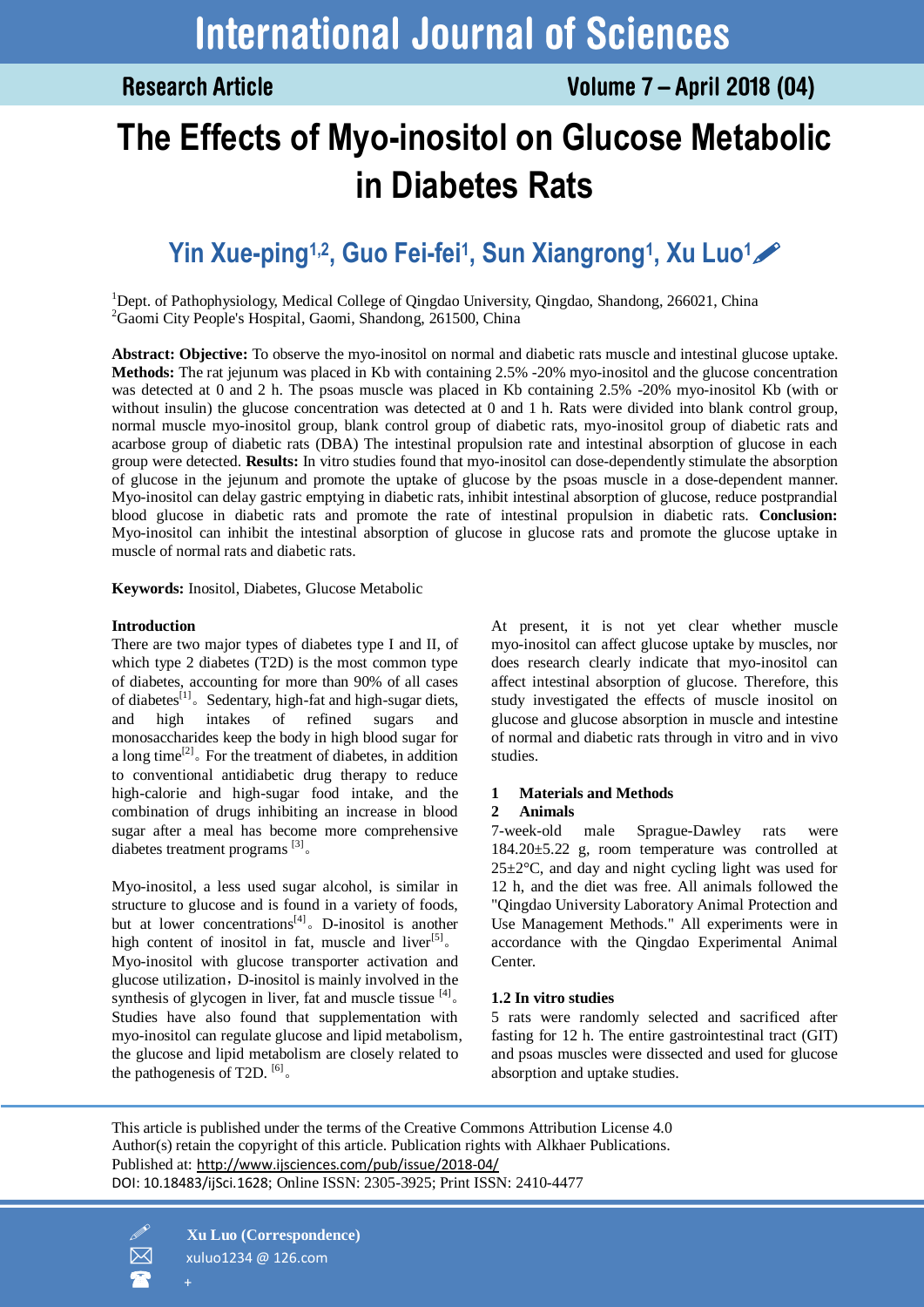# **1.2.1 Absorption of glucose by jejunum**

5 jejunum of 5 cm in length were randomly selected from the gastrointestinal tract of each rat and placed in 8 ml of Kb fluid (118 mM NaCl, 5 mM KCl, 1.328) mM CaCl<sub>2</sub>•2H<sub>2</sub>O, 1.2 mM KH<sub>2</sub>PO<sub>4</sub>, 1.2 mM MgSO<sub>4</sub>  $\overline{p}$  25 mM NaHCO<sub>3</sub>) was filled with a mixture of 5%  $CO<sub>2</sub>$  and 95%  $O<sub>2</sub>$ , each containing 11.1 mM (199.98) mg/dL) Glucose was placed at a constant temperature of 37°C.

# **1.2.2 Absorption of glucose by psoas muscle**

12 rat psoas muscles were weighed at random, each 0.5 g, divided into insulin (200 mU/mL) group and no insulin group (n=6), each component was muscle myo-inositol (2.5%, 5% , 10%, 20%), metformin (2 mg/mL) and placebo, each psoas muscle was placed in 8 ml Kb solution containing 11.1 mM (199.98 mg/dL) glucose, filled with 5%  $CO<sub>2</sub>$  and A mixture of 95%  $O<sub>2</sub>$ , insulin solution containing 200 mU/mL insulin in the Kb solution, each group were placed at 37 °C constant temperature experiments, and before the test and 1 h after the start of the test kit to detect Kb The concentration of glucose in the liquid.

## **1.3 In vivo studies**

# **1.3.1 Diabetic rat model preparation**

Diabetic rats were given 10% fructose solution to induce insulin resistance in rats, and normal rats were given normal drinking water. 40 mg/kg streptozotocin was injected intraperitoneally into diabetic rats, whereas in normal rats, citrate buffer was only injected intraperitoneally. One week after intraperitoneal injection, the rats' postprandial blood glucose was measured. Rats with postprandial blood glucose >300 mg/dl were selected as diabetic rats for study.

## **1.3.2 Rat grouping**

12 normal rats were randomly selected and divided into 2 groups (n=6), normal rats blank control group (NC), and normal rat muscle myo-inositol group (NMI). 18 diabetic rats were randomly selected and divided into 3 groups (n=6), diabetic control group (DBC), diabetic myo-inositol group (DMI), diabetic rat acarbose group (DBA).

The fasting blood glucose was measured after overnight fasting in rats. Rats in NMI and DMI groups

were orally administered with a mixture of myo-inositol (1  $g/kg$ ) and glucose (2  $g/kg$ ). DBA rats were gavage the mixed of acarbose. (100 mg/Kg) and glucose (2 g/kg). The rats in the NC and DBC groups were gavage glucose (2 g/kg). 0.05% phenol red was present in all gavage fluids. All rats were anesthetized with sevoflurane for 1 h after gavage, blood samples were collected by cardiac puncture, and the rat gastrointestinal tract (GIT) was isolated. The kit was used to detect the glucose level in the blood samples of the rats. The GIT was quickly frozen in liquid nitrogen and retained at -30°C.

## **1.3.3 Intestine advancing rate and intestinal glucose absorption**

The GIT was divided into 8 segments. The stomach and small intestine were divided into 4 segments. The cecum and the colon were divided into 2 segments. After each segment was weighed, the contents of each segment were measured by the kit to measure the glucose concentration, and each segment of the content and tissue was separated. After homogenization, 15000 rpm centrifuged for 30 min. The supernatant was used to measure the absorbance at 620 nm. The phenol red concentration in each gastrointestinal tract was determined by referring to the phenol red standard absorbance luminosity curve. Calculate the gastric emptying rate (%), the intestinal propulsion rate (%), and the glucose absorption index (GAI).

## **1.4 Statistical analysis**

The data in the experiment was represented by  $\bar{X}$ ±SEM. The data was statistically analyzed using Prism 5.0. T-test or one-way ANOVA was used between the two groups. P<0.05 was considered statistically significant.

## **2 Result**

#### **2.1 In vitro studies**

#### **2.1.1 Effect of Myo-Inositol on Absorption of Glucose in the Jejunum of Isolated Rats**

In vitro studies found that myo-inositol inhibited glucose uptake in the jejunum of rats in a dose-dependent manner (p<0.05~0.001). Myo-inositol at a concentration of 10% achieved a maximum inhibitory effect.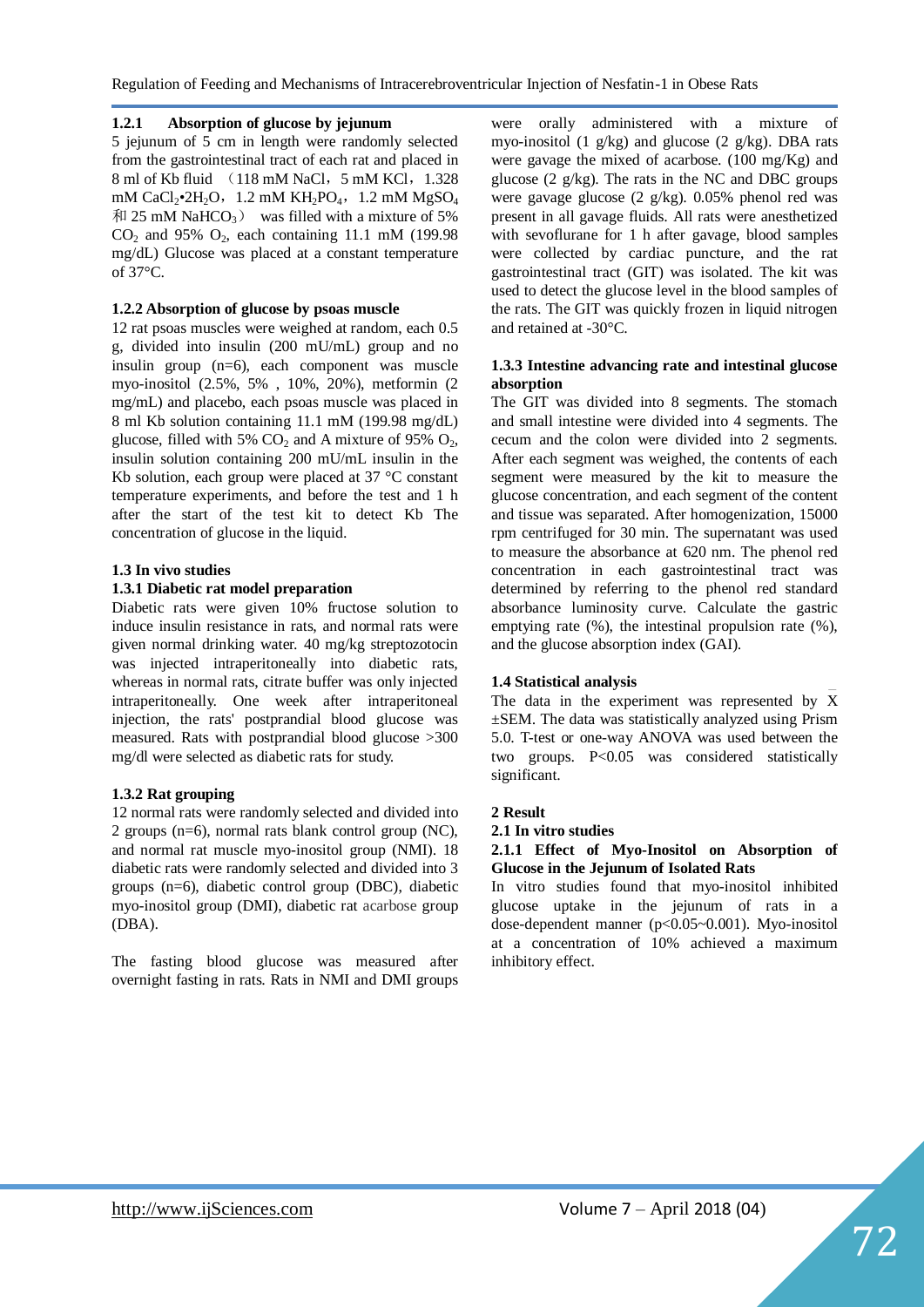

Fig.1 Effect of Muscle Inositol on Absorption of Glucose in Jejunum of Rats \*p<0.05, \*\*p<0.01, \*\*\*p<0.001, vs. NS group;  $*p<0.05$ , \*\*p<0.01 vs. 2.5% myo-inositol group;  $\Delta p$ <0.05 vs. 5% myo-inositol group

# **2.1.2 Effect of Myo-Inositol on Glucose Uptake in Rat Psoas Muscle**

In vitro studies have shown that myo-inositol promotes glucose uptake in the psoas muscle in a dose-dependent manner $(p<0.05~0.001)$  . This effect of myo-inositol promotes muscle uptake of glucose can be enhanced by insulin $(p<0.05)$ 。



Fig. 2 Effect of Muscle Inositol on Glucose Uptake in Rat Psoas Muscle \*p<0.05, \*\*p<0.01, \*\*\*p<0.001 vs. the control group with same insulin concentration;  $\frac{4}{7}$ p<0.05,  $\frac{4}{7}$ p<0.01 vs. 2.5% myo-inositol with same insulin concentration;  $\Delta p < 0.05$  vs. 5% myo-inositol with same insulin concentration;  $\gamma$ p<0.05 vs. 10% myo-inositol with same insulin concentration

## **2.2 In vivo studies**

**2.2.1 Effect of Myo-Inositol on Gastric Emptying** Compared with diabetic rats given physiological saline, gastric emptying was decreased in diabetic with

myo-inositol and acarbose rats  $(P<0.05)$ , but there was no significant change in gastric emptying after administration of myo-inositol in normal rats.



Fig. 3 Effect of Myo-Inositol on Gastric Emptying  $p^*$ p<0.05 vs. DBC group;  $\rho$ <0.05 vs. DMI group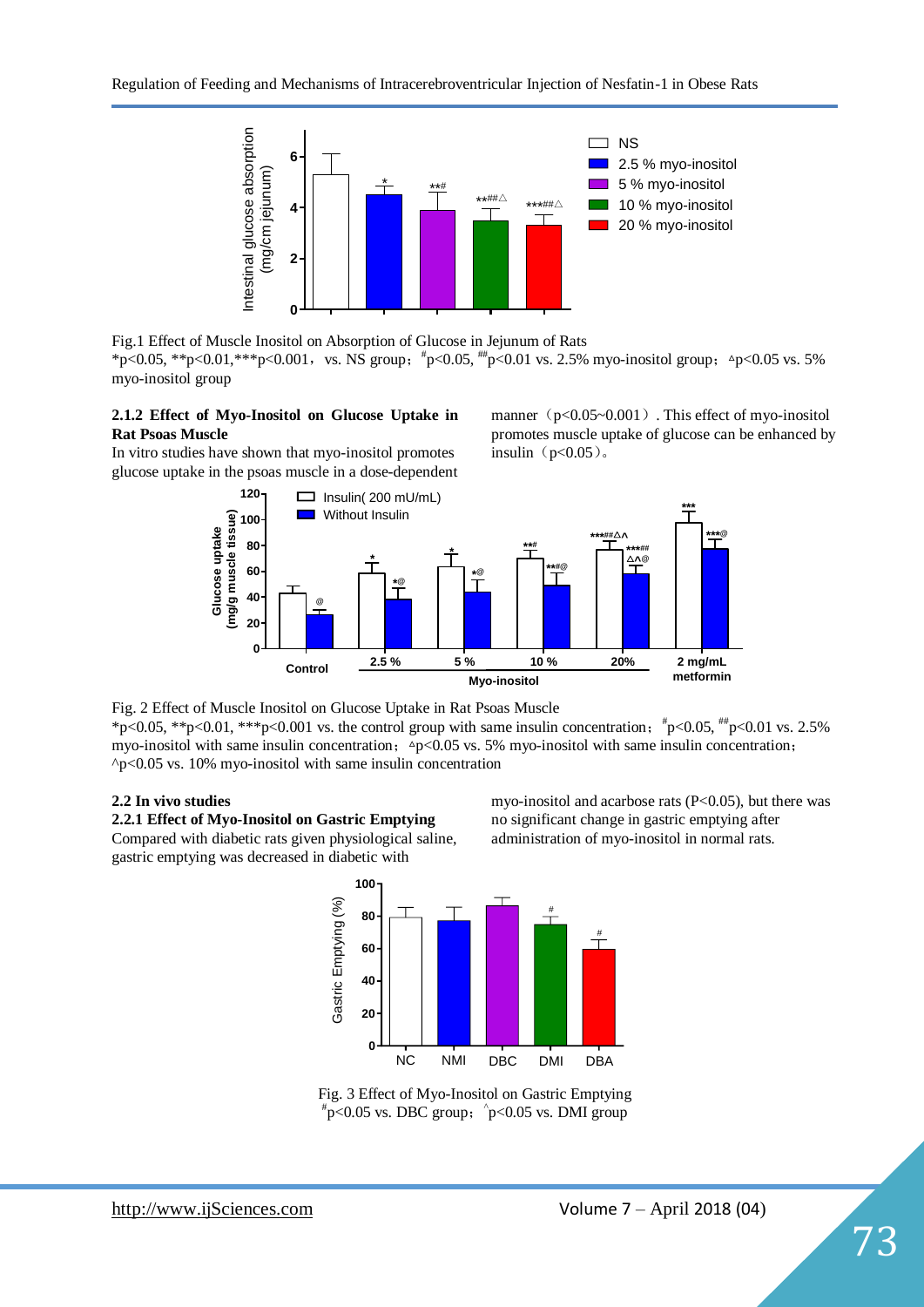Regulation of Feeding and Mechanisms of Intracerebroventricular Injection of Nesfatin-1 in Obese Rats

#### **2.2.2 Effect of myo-inositol on intestinal absorption of glucose**

In vivo studies found that myo-inositol can reduce glucose absorption in the first and second segments of the small intestine in normal rats  $(p<0.05)$ , and in

diabetic rats, glucose uptake in the first small intestine and cecum of diabetic rats after administration of myo-inositol ( $p<0.05$ ). Acarbose inhibits glucose uptake in the first segment of the small intestine and the first segment of the colon in diabetic rats ( $p<0.05$ ).



Fig. 4 Effect of myo-inositol on intestinal absorption of glucose \*p<0.05 vs. NC group;  $\frac{4}{5}$ p<0.05 vs. DBC group

# **2.2.3 Effect of Myo-Inositol on Blood Glucose**

Myo-Inositol can not reduce blood glucose in normal rats 1 h after meal, but it can reduce the blood glucose level 1 hour after meal in diabetic rats.  $(p<0.05)$ , Acarbose reduces blood glucose 1 h after meal in diabetic rats  $(p<0.05)$ .



Fig. 5 Effect of Myo-Inositol on Blood Glucose \*p<0.05 vs. NC group;  $*$ p<0.05 vs. DBC group

#### **2.2.4 Effect of Myo-Inositol on Intestinal Propulsive Rate**

Myo-inositol improves intestinal propagation rates in the third, fourth, cecum and colon of normal and

diabetic rats  $(P<0.05)$ , and acarbose can only promote the intestinal propulsion rate of the first small intestine, cecum and colon in diabetic rats(P<0.05).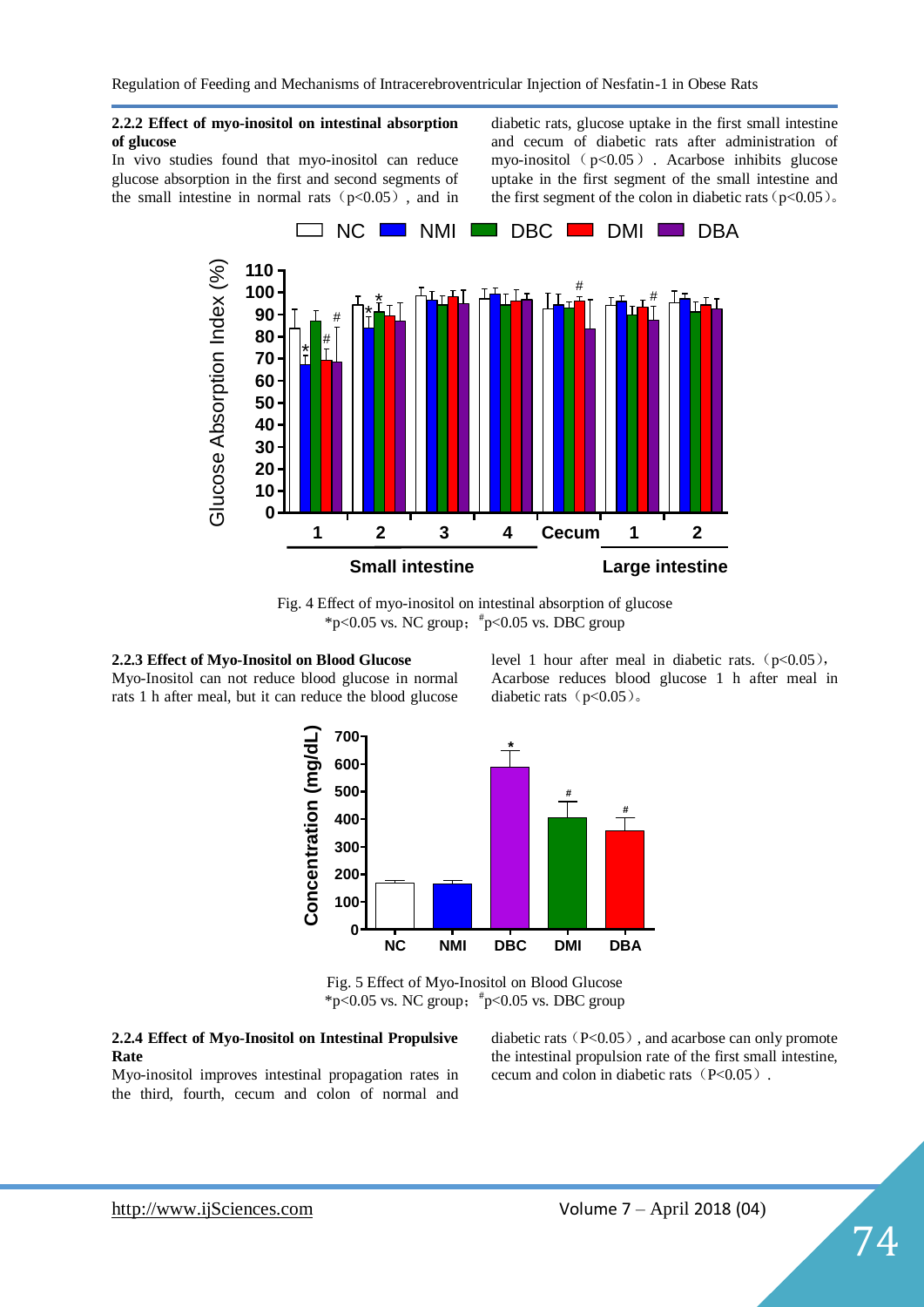

Fig. 6 Effect of myo-inositol on intestinal propulsive rate \*p<0.05 vs. NC group;  $*$ p<0.05 vs. DBC group

#### **3 Discuss**

Insulin enhances glucose metabolism to ensure stable blood sugar  $[7]$ , In patients with type 2 diabetes, insulin resistance or down-regulation of insulin sensitivity results in decreased glucose uptake by myocytes, lowering glucose tolerance in the body, and resulting in persistent hyperglycemia. [8]。

Since the uptake of glucose by muscle cells is an important indicator of insulin sensitivity, the effect of myo-inositol on glucose uptake in isolated rat psoas muscle (with or without insulin) was investigated in our study to investigate whether myo-inositol can improve the insulin sensitivity of diabetic patients. In this study, it was found that myo-inositol promoted the glucose uptake of isolated psoas muscle (with or without insulin) in a dose-dependent manner. It has been shown that at least in vitro, myo-inositol enhances glucose uptake by insulin-mediated muscles, but this finding is only ex vivo muscle and does not represent muscle regulation of glucose uptake in vivo. Supplementing myo-inositol may improve insulin sensitivity in somatic skeletal muscle [5,6].

For glucose uptake, different segments of the small intestine have different glucose uptake $[9]$ , therefore, we mainly observed the absorption of glucose in this part of the intestine during the study. In vitro studies found that myo-inositol inhibits the absorption of glucose in the intestine in a dose-dependent manner, indicating that myo-inositol has the potential to reduce postprandial blood glucose. In vivo study also found that normal rats, diabetic rats after the administration of

myo-inositol in the first segment of the small intestine to glucose uptake, and to diabetic myo-inositol diabetic rats postprandial blood glucose increased significantly lower than Diabetic rats that were not given muscle myo-inositol. It was shown that myo-inositol may have the potential to inhibit the intestinal uptake of glucose in food.

Reduced gastric emptying and increased intestinal propulsion can reduce nutrient absorption and food intake in the intestine<sup>[10]</sup>, our study found that gastric emptying in diabetic rats increased, which is similar to the clinical manifestations of most patients with type 2 diabetes $^{[11]}$ . This study found that gastric emptying in diabetic rats after intramuscular administration of myo-inositol was delayed, and both normal and diabetic rats showed an increase in the intestinal propulsion rate of the eel, which may be due to the similar structure of myo-inositol and glucose. It is able to competitively inhibit glucose, but this still needs further research to confirm.

Taken together, this study found that myo-inositol inhibits the absorption of glucose by the jejunum and increases glucose uptake by isolated muscles in vitro. Oral myo-inositol inhibits the absorption of glucose in the proximal small intestine and inhibits it. Gastric emptying increases the bowel intestine advancing rate. Although the results of this study found that oral myo-inositol can reduce postprandial blood glucose in diabetic rats, it is not entirely certain that this is due to myo-inositol inhibiting glucose absorption in the proximal small intestine. However, the results of the